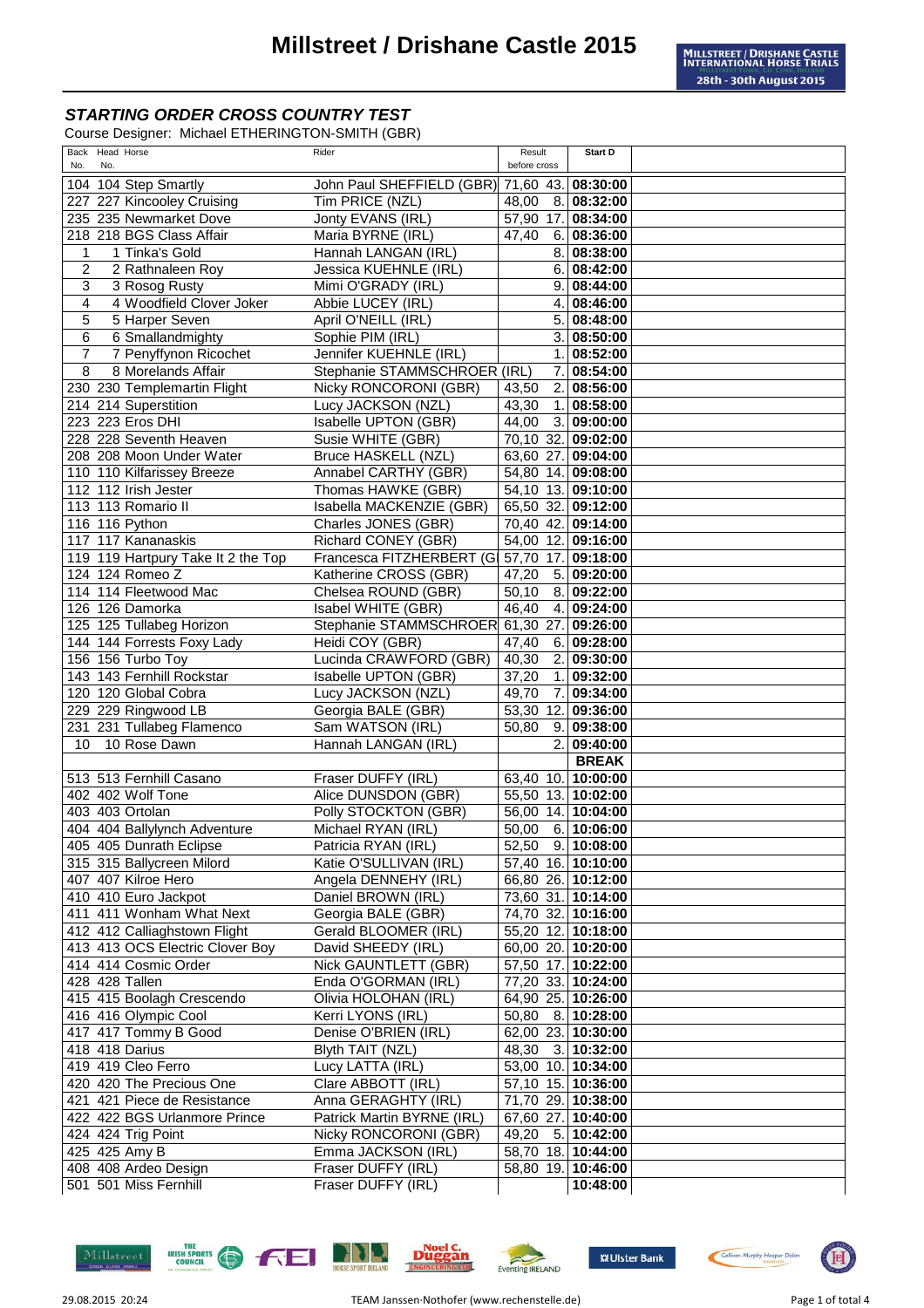Course Designer: Michael ETHERINGTON-SMITH (GBR)

| Back Head Horse                  | Rider                                        | Result             | Start D            |
|----------------------------------|----------------------------------------------|--------------------|--------------------|
| No.<br>No.                       |                                              | before cross       |                    |
|                                  |                                              |                    |                    |
| 503 503 Dam Easy                 | Heidi HAMILTON (IRL)                         | 50,30              | 2.10:50:00         |
| 508 508 Garrybritt Tinkerbell    | Capt. Terence B. WHITE (IRL                  | 66,80 12. 10:52:00 |                    |
| 505 505 Cuffesgrange Ars Royale  | Jonty EVANS (IRL)                            | 57,10              | 7.10:54:00         |
| 506 506 Sportsfield Pretty Lady  | Paul Richard DONOVAN (IRL)                   | 63,80 11. 10:56:00 |                    |
| 507 507 Skyfall Echo             | Alex HOUSTON (IRL)                           | 57,70              | 8. 10:58:00        |
|                                  |                                              |                    |                    |
| 504 504 Brookpark Vikenti        | Michael RYAN (IRL)                           | 52,60              | 5. 11:00:00        |
| 509 509 Categorically Cooley     | Katie O'SULLIVAN (IRL)                       | 51,70              | 4. 11:02:00        |
| 510 510 Fernhill Tabasco         | Emma DOUGALL (AUS)                           | 50,30              | 3. 11:04:00        |
| 511 511 Mrs Browns Boy           | Lucy JACKSON (NZL)                           | 58,60              | 9.11:06:00         |
| 512 512 BT Cloud Nine            | Camilla SPEIRS (IRL)                         |                    | 1.11:08:00         |
|                                  |                                              | 48,60              |                    |
| 426 426 The Wolf Man             | Michael O'TOOLE (IRL)                        | 73,20 30. 11:10:00 |                    |
| 427 427 O My Balladeer           | Alison HOLDEN (IRL)                          | 50,50              | 7. 11:12:00        |
| 406 406 Lord of the Owls         | Julie TEW (GBR)                              | 48,90              | 4. 11:14:00        |
| 429 429 Cleveland                | Jesse CAMPBELL (NZL)                         | 44,70              | 1.11:16:00         |
|                                  |                                              |                    |                    |
| 430 430 Lost In Translation      | John Paul SHEFFIELD (GBR) 54,60 11. 11:18:00 |                    |                    |
| 431 431 Rienroe Lucky Ranger     | Aoife CLARK (IRL)                            | 45,20              | 2. 11:20:00        |
| 432 432 Until Proven Guilty      | Sharon REILLY (IRL)                          | 60,20 21. 11:22:00 |                    |
| 433 433 Rubix Kube               | Sarah DOWLEY (IRL)                           | 67,80 28. 11:24:00 |                    |
|                                  |                                              |                    |                    |
| 434 434 Fernhill Present         | Alice DUNSDON (GBR)                          | 84,90 34. 11:26:00 |                    |
| 435 435 Lariats Sun              | Polly STOCKTON (GBR)                         | 61,70 22. 11:28:00 |                    |
| 436 436 The Navigator            | Nicole PEARSON (HKG)                         | 64,10 24. 11:30:00 |                    |
| 514 514 Kindred Spirit II        | Tim PRICE (NZL)                              | 53,10              | 6. 11:32:00        |
|                                  |                                              |                    | <b>BREAK</b>       |
|                                  |                                              |                    |                    |
| 301 301 Bear Necessity V         | Blyth TAIT (NZL)                             | 53,70 13. 12:15:00 |                    |
| 302 302 Beaucatcher              | Daniel JOCELYN (NZL)                         | 60,60 29. 12:18:00 |                    |
| 303 303 The Court Jester         | Tim PRICE (NZL)                              | 55,20 18. 12:21:00 |                    |
| 305 305 Horseware Bushman        | Sam WATSON (IRL)                             | 48,00              | 5. 12:24:00        |
| 307 307 Fernhill Adventure       | Aoife CLARK (IRL)                            | $\overline{4}1,40$ | 2. 12:27:00        |
|                                  |                                              |                    |                    |
| 308 308 Soladoun                 | Elizabeth POWER (IRL)                        | 63,20 33. 12:30:00 |                    |
| 310 310 Gee Que                  | Ciaran GLYNN (IRL)                           | 56,40 23. 12:33:00 |                    |
| 311 311 Simply Sox               | Julie TEW (GBR)                              | 48,90              | 9.12:36:00         |
| 313 313 River Derg               | Captain Geoff CURRAN (IRL)                   | 55,20 17. 12:39:00 |                    |
| 314 314 Eurelia A                | Michelle KENNY (IRL)                         | 73,60 40. 12:42:00 |                    |
|                                  |                                              |                    |                    |
| 316 316 Longwood                 | Katherine COLEMAN (USA)                      | 78,40 45. 12:45:00 |                    |
| 317 317 Imperial Trump           | Polly STOCKTON (GBR)                         | 48,40<br>7.        | 12:48:00           |
| 318 318 Bosun                    | Lucy JACKSON (NZL)                           | 53,90 14. 12:51:00 |                    |
| 319 319 Xanthus III              | Blyth TAIT (NZL)                             | 58,40 26. 12:54:00 |                    |
| 320 320 Fernhill Revelation      | Fraser DUFFY (IRL)                           | 61,40 31. 12:57:00 |                    |
|                                  |                                              |                    |                    |
| 322 322 Classic Piper            | Elizabeth HAYDEN (IRL)                       | 72,90 39. 13:00:00 |                    |
| 323 323 Rock A Bye Balladeer     | Allan MCSWEENEY (IRL)                        | 75,80 44. 13:03:00 |                    |
| 324 324 Rio                      | Robert SUFFERN (IRL)                         | 71,60 38. 13:06:00 |                    |
| 325 325 Watts Burn               | Nicky RONCORONI (GBR)                        | 50,00 10. 13:09:00 |                    |
|                                  | Lucy LATTA (IRL)                             | 55,50 19. 13:12:00 |                    |
| 326 326 DHI Broadway             |                                              |                    |                    |
| 327 327 Dassett Cool Touch       | Daniel JOCELYN (NZL)                         | 53,40 12. 13:15:00 |                    |
| 329 329 El Grado                 | Nick GAUNTLETT (GBR)                         |                    | 73,90 41. 13:18:00 |
| 330 330 Greenfort Endeavour      | Michael O'TOOLE (IRL)                        | 64,40 35. 13:21:00 |                    |
| 331 331 Gorsehill Pearl          | Luke DREA (IRL)                              | 55,00 16. 13:24:00 |                    |
| 332 332 Westwinds Jack of Hearts | Nicola ENNIS (IRL)                           | 66,10 37. 13:27:00 |                    |
|                                  |                                              |                    |                    |
| 333 333 Gulfstream               | John Paul SHEFFIELD (GBR)                    | 57,30 25. 13:30:00 |                    |
| 334 334 Imperial Sky             | Sam WATSON (IRL)                             | 46,00              | 3.13:33:00         |
| 335 335 Quality Purdey           | Lauren SHANNON (GBR)                         | 50,20 11. 13:36:00 |                    |
| 336 336 Dassett Courage          | Blyth TAIT (NZL)                             | 61,60 32. 13:39:00 |                    |
|                                  |                                              |                    |                    |
| 337 337 Wasting Light            | Aoife CLARK (IRL)                            | 48,60 8. 13:42:00  |                    |
| 338 338 September Bliss          | Elizabeth POWER (IRL)                        | 55,60 20. 13:45:00 |                    |
| 339 339 Kaapachino               | Jesse CAMPBELL (NZL)                         | 37,90              | 1. 13:48:00        |
| 341 341 November Night           | Ciaran GLYNN (IRL)                           | 59,90 28. 13:51:00 |                    |
| 343 343 Dustman                  | Kevin MCNAB (AUS)                            | 54,60 15. 13:54:00 |                    |
|                                  |                                              |                    |                    |
| 344 344 Rising Storm             | Romy BOLGER (IRL)                            | 74,00 42. 13:57:00 |                    |
| 345 345 HHS Foracruise           | Julie TEW (GBR)                              | 56,90 24. 14:00:00 |                    |
| 347 347 China Doll               | James O'HAIRE (IRL)                          | 63,80 34. 14:03:00 |                    |
|                                  |                                              |                    |                    |











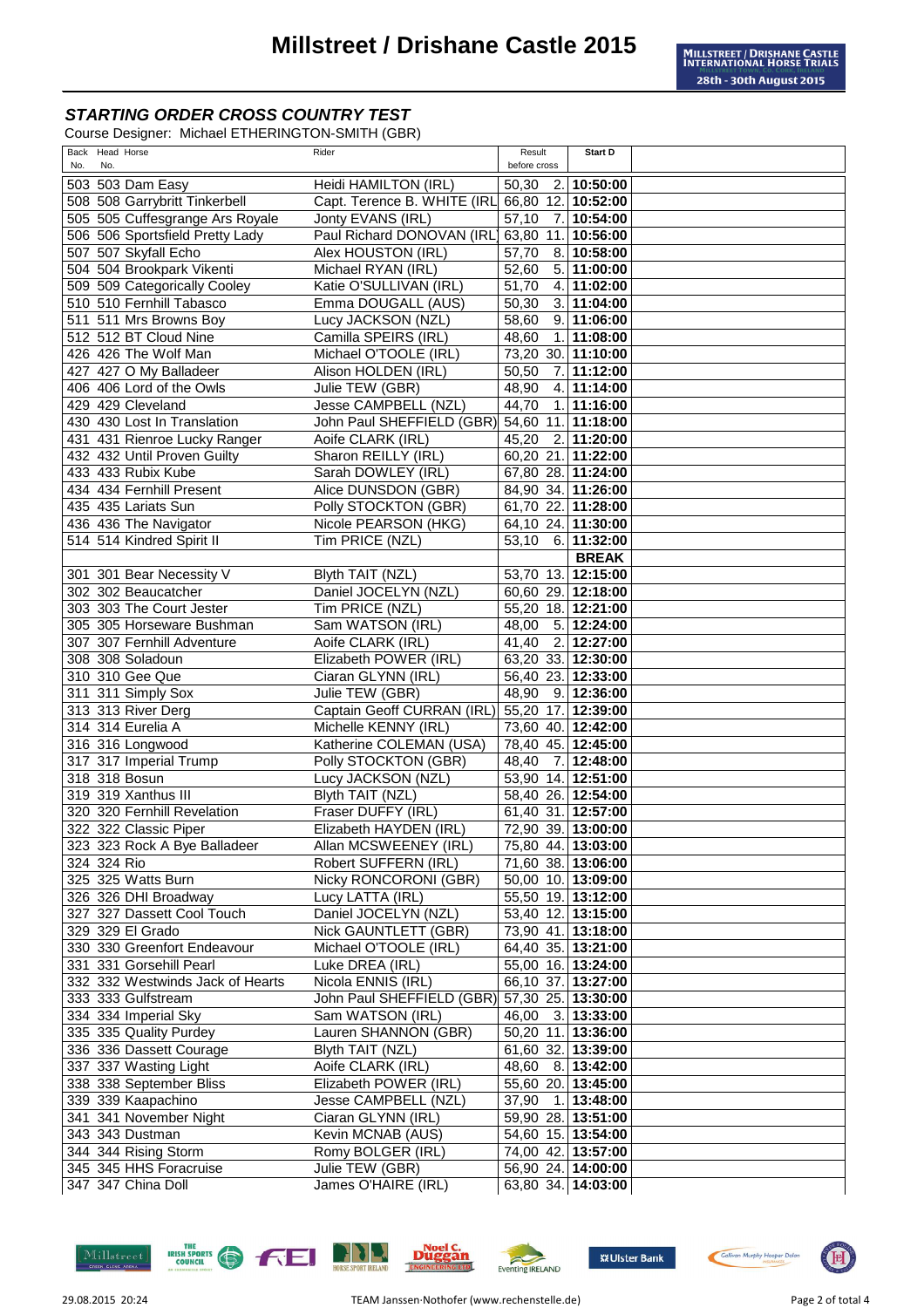Course Designer: Michael ETHERINGTON-SMITH (GBR)

| Back Head Horse                                     | Rider                                        | Result                                   | Start D            |  |
|-----------------------------------------------------|----------------------------------------------|------------------------------------------|--------------------|--|
| No.<br>No.<br>349 349 Tullineaskey Hi Ho            | Patricia RYAN (IRL)                          | before cross                             |                    |  |
| 350 350 Texan Style                                 | Tegan WHITE (IRL)                            | 56,30 22. 14:06:00<br>74,90 43. 14:09:00 |                    |  |
| 351 351 BLM Diamond Delux                           | Sarah ENNIS (IRL)                            | 48,20                                    | 6. 14:12:00        |  |
| 352 352 GFG Hollybrook Sky High                     | Louise BLOOMER (IRL)                         | 61,10 30. 14:15:00                       |                    |  |
| 353 353 Phoenix L                                   | Daniel JOCELYN (NZL)                         | 58,50 27. 14:18:00                       |                    |  |
| 354 354 Bango                                       | Tim PRICE (NZL)                              | 47,20                                    | 4. 14:21:00        |  |
| 355 355 Carden Earl Grey                            | Nick GAUNTLETT (GBR)                         | 55,90 21. 14:24:00                       |                    |  |
| 356 356 Leo Distinction                             | Blyth TAIT (NZL)                             | 65,90 36. 14:27:00                       |                    |  |
|                                                     |                                              |                                          | <b>BREAK</b>       |  |
| 202 202 Waterloo Sunset                             | Emma JACKSON (IRL)                           | 61,70 24. 14:58:00                       |                    |  |
| 206 206 Woodcourt Garrison                          | Sarah ENNIS (IRL)                            | 51,60 10. 15:00:00                       |                    |  |
| 233 233 Brookfield Inocent                          | Kevin MCNAB (AUS)                            | 45,30                                    | 5.15:02:00         |  |
| 133 133 Just the Job III                            | Emily Jane CORBETT (IRL)                     | 72,60 46. 15:04:00                       |                    |  |
| 103 103 The Mighty Fionn                            | Heidi HAMILTON (IRL)                         | 66,50 33. 15:06:00                       |                    |  |
| 201 201 Fortmoy Cushla                              | Sarah ENNIS (IRL)                            | 59,50 21. 15:08:00                       |                    |  |
| 123 123 Tomgar Hugo Boss                            | Nicola ENNIS (IRL)                           | 59,90 21. 15:10:00                       |                    |  |
| 108 108 Cavamiro                                    | Louise BLOOMER (IRL)                         | 52,30                                    | 9.15:12:00         |  |
| 138 138 BEE Inspired                                | Luke DREA (IRL)                              | 53,40 10. 15:14:00                       |                    |  |
| 134 134 Candyman Leanorth                           | Alan BRISCOE (IRL)                           | 60,10 22. 15:16:00                       |                    |  |
| 118 118 The Sea Princess                            | Isobell CRANSTON (IRL)                       | 79,20 56. 15:18:00                       |                    |  |
| 121 121 Kilygarvin Mayo For Sure                    | Ana-Maria HUGHES (IRL)                       | 10,30 61. 15:20:00                       |                    |  |
| 122 122 Lady Chatterbox                             | Alice ALEXANDER (IRL)                        | 80,10 58. 15:22:00                       |                    |  |
| 105 105 Latini                                      | Emma DOUGALL (AUS)                           | 56,20 15. 15:24:00                       |                    |  |
| 127 127 Rozel Cool Touch                            | Symone BROWN (AUS)                           | 61,10 26. 15:26:00                       |                    |  |
| 128 128 Striking Accord                             | Louise DUFFY (IRL)                           | 73,30 49. 15:28:00                       |                    |  |
| 130 130 Whitmore Way                                | Clare LAMBERT (IRL)                          | 72,80 47. 15:30:00                       |                    |  |
| 150 150 Carraigh Rua                                | Gavin SMIDDY (IRL)                           | 72,00 44. 15:32:00                       |                    |  |
| 148 148 Caragh's Lucky Boy<br>101 101 Kalico        | Marie SHEEDY (IRL)<br>Brian MORRISON (IRL)   | 67,00 36. 15:34:00<br>64,50 31. 15:36:00 |                    |  |
| 145 145 Here's Jonny                                | Tanya ENGLISH (IRL)                          | 63,20 29. 15:38:00                       |                    |  |
| 146 146 Mooney Amach                                | Jessica KUEHNLE (IRL)                        | 78,30 55. 15:40:00                       |                    |  |
| 136 136 Myshall Rodge                               | Hannah ADAMS (IRL)                           | 74,90 52. 15:42:00                       |                    |  |
| 115 115 Danceing Fox                                | Kevin MCNAB (AUS)                            | 59,30 19. 15:44:00                       |                    |  |
| 135 135 Mount Panther                               | Marcus HAYDEN (IRL)                          | 74,50 51. 15:46:00                       |                    |  |
| 159 159 Lassban la Vista                            | Darren COADY (IRL)                           | 68,10 39. 15:48:00                       |                    |  |
| 152 152 Solidaire Dirlande                          | Edie MURRAY-HAYDEN (IRL)                     | 76,90 54. 15:50:00                       |                    |  |
| 142 142 Starlight Clover                            | Shannon SHERIDAN (IRL)                       | 67,50 37. 15:52:00                       |                    |  |
| 204 204 Clooney MS                                  | Jessica O'DRISCOLL (IRL)                     | 62,80 26. 15:54:00                       |                    |  |
| 207 207 Castlefarm Oliver                           | Sarah ENNIS (IRL)                            | 63,80 28. 15:56:00                       |                    |  |
| 221 221 Graf Maypole                                | Lindsay GRAHAM (IRL)                         | 79,30 35. 15:58:00                       |                    |  |
| 210 210 Killossery Kredit Krunch                    | Nicola ENNIS (IRL)                           | 62,20 25. 16:00:00                       |                    |  |
| 232 232 Cushlas Skyimp                              | Emma JACKSON (IRL)                           | 58,10 18. 16:02:00                       |                    |  |
| 212 212 Stonehavens Poynstown                       | Ciara POWER (IRL)                            | 60,10 22. 16:04:00                       |                    |  |
| 213 213 Balladeer Discord<br>215 215 Rupert Diamond | Allan MCSWEENEY (IRL)                        | 75,90 34. 16:06:00<br>73,30 33. 16:08:00 |                    |  |
| 216 216 Galdanagh                                   | David COLLINS (IRL)<br>Andrew GREER (IRL)    | 67,00 29. 16:10:00                       |                    |  |
| 217 217 Saunderscourt Diamond Lad                   | Emily Jane CORBETT (IRL)                     | 57,50 16. 16:12:00                       |                    |  |
| 219 219 Dunrath Capital                             | Robbie COLLINS (IRL)                         | 59,50 20. 16:14:00                       |                    |  |
| 220 220 Wellan Limelight                            | Jim NEWSAM (IRL)                             | 61,20 23. 16:16:00                       |                    |  |
| 209 209 Pardon My French                            | Elizabeth POWER (IRL)                        | 67,10 30. 16:18:00                       |                    |  |
| 222 222 Reenmore Duke                               | Jodie O'KEEFFE (IRL)                         | 59,40 19. 16:20:00                       |                    |  |
| 224 224 Ard Cluedo                                  | Melanie YOUNG (IRL)                          | 45,10                                    | 4. 16:22:00        |  |
| 225 225 Summer at Fernhill                          | Fraser DUFFY (IRL)                           | 53,40 13. 16:24:00                       |                    |  |
| 226 226 Loughnavatta Cedar                          | Camilla SPEIRS (IRL)                         | $\overline{53,90}$ 14. 16:26:00          |                    |  |
| 203 203 Catch Me 51                                 | Kevin MCNAB (AUS)                            | 47,80 7. 16:28:00                        |                    |  |
| 132 132 Woodlander Wesuvio                          | John Paul SHEFFIELD (GBR) 57,10 16. 16:30:00 |                                          |                    |  |
| 211 211 Daenerys                                    | Heli NÄNNIMÄINEN (FIN)                       | 54,80 15. 16:32:00                       |                    |  |
| 234 234 Shanaclough Diamond                         | Jessica O'DRISCOLL (IRL)                     | 53,00 11. 16:34:00                       |                    |  |
| 137 137 Hollybrook Star                             | Louise BLOOMER (IRL)                         | 60,20 24. 16:36:00                       |                    |  |
| 109 109 Rock Gift                                   | Luke DREA (IRL)                              |                                          | 60,70 25. 16:38:00 |  |













围